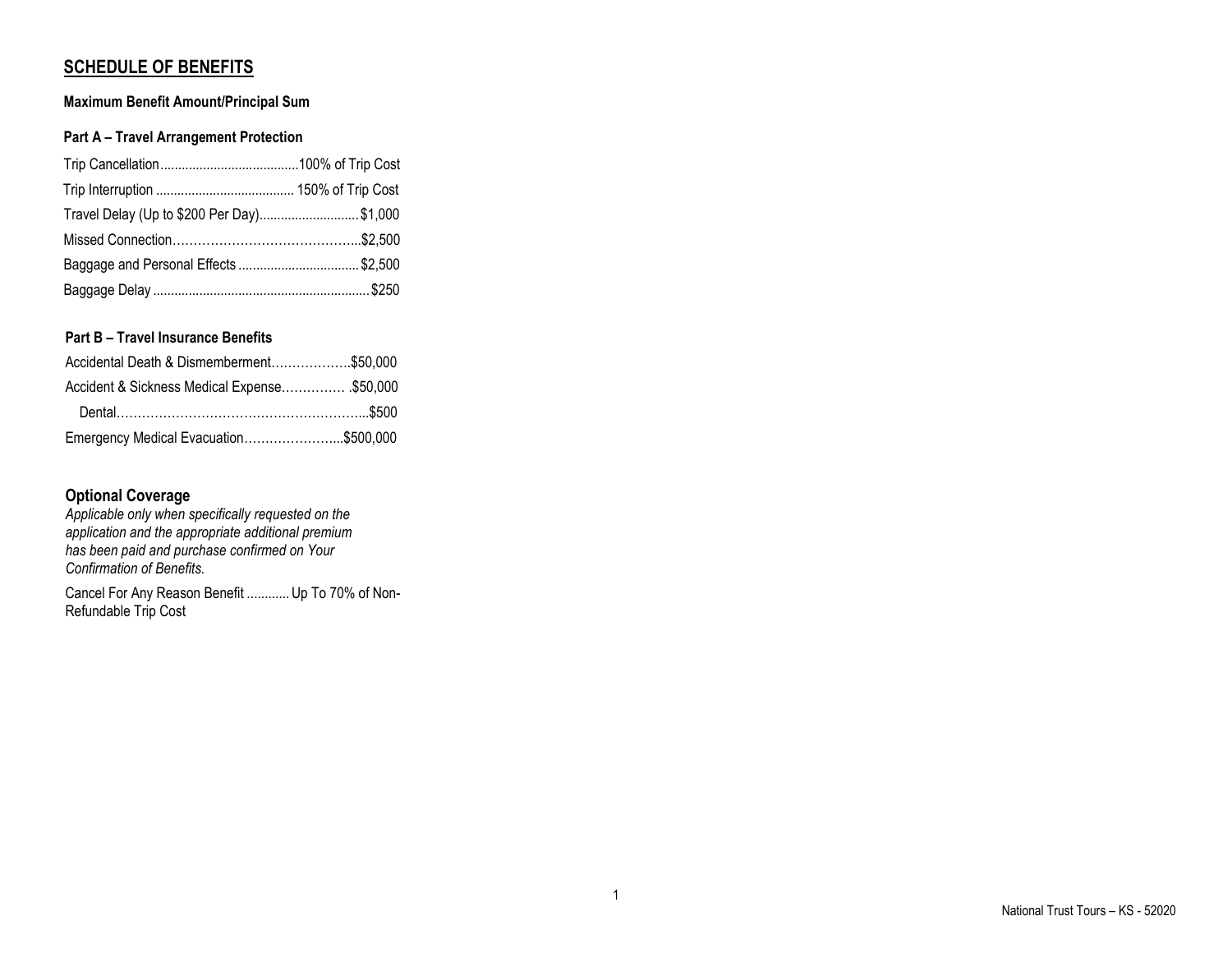## **United States Fire Insurance Company**

Administrative Office: 5 Christopher Way, Eatontown, NJ 07724 (Hereinafter referred to as "the Company")

# **TRAVEL PROTECTION INSURANCE POLICY**

Limited Benefit Short-Term Single Premium Policy

United States Fire Insurance Company, herein referred to as the Company, will pay You (the Insured) the insurance benefits described in this Policy. This Policy and attached Riders, if any, are issued in consideration of the statements in the enrollment form and the payment of the initial premium. This Policy is a legal contract between You and the Company.

This Policy describes all of the travel insurance benefits underwritten by the Company. Please refer to the accompanying Confirmation of Benefits for specific information about the program You purchased. You should contact the Company immediately if You believe that the Confirmation of Benefits is incorrect.

Signed for the Company,

Chairman and CEO,

Marc J. Adee

If You are not completely satisfied with the insurance, You must notify the Company within 15 days of purchase and return the Policy. The Company will give You a full refund of premium provided You have not already departed on the Covered Trip or filed a claim.

# **TABLE OF CONTENTS**

- **I. COVERAGES**
- **II. DEFINITIONS**
- **III. INSURING PROVISIONS**
- **IV. GENERAL LIMITATIONS AND EXCLUSIONS**
- **V. GENERAL PROVISIONS**
- **VI. STATE EXCEPTIONS**

# **SECTION I. COVERAGES**

## **24-HOUR ACCIDENTAL DEATH AND DISMEMBERMENT**

This Coverage is provided only if shown as covered on the Confirmation of Benefits.

You are eligible for benefits 24 hours a day, up to the Maximum Benefit Amount shown when you sustain an Injury during the Covered Trip which results in a Loss noted below within 180 days of the date of the Injury causing the Loss.

### Benefits will be paid as follows:

| Type of Loss                  | <b>Benefit Amount</b> |
|-------------------------------|-----------------------|
| Loss of life                  | 100% of Principle Sum |
| Loss of both feet             | 100% of Principle Sum |
| Loss of both hands            | 100% of Principle Sum |
| Loss of both eyes             | 100% of Principle Sum |
| Loss of one hand and one foot | 100% of Principle Sum |
| Loss of one hand and one eye  | 100% of Principle Sum |
| Loss of one foot and one eye  | 100% of Principle Sum |
| Loss of one hand              | 50% of Principle Sum  |
| Loss of one foot              | 50% of Principle Sum  |
| Loss of one eye               | 50% of Principle Sum  |

**Loss of hand or hands, or foot or feet**, means severance at or above the wrist joint or ankle joint, respectively, **Loss of eye or eyes** means the total and irrecoverable loss of the entire sight thereof. Only one of the amounts shown above (the largest applicable) will be paid for Injuries resulting from one accident.

The benefit for loss of: (a) two limbs; (b) both eyes; or (c) one limb and one eye is payable only when such loss results from the same accident.

The Principal Sum is shown in the Confirmation of Benefits.

# **EXPOSURE AND DISAPPEARANCE**

If, while insured under this Coverage, You are unavoidably exposed to the elements because of a covered accident and suffers a loss for which benefits are payable under this Coverage, such loss will be covered.

If, while insured under this Coverage, You are in an accident resulting in the disappearance, sinking or damaging of an air

or water conveyance on which You are covered by this Coverage, and if Your body has not been found within 52 weeks from the date of the accident, it will be presumed, unless there is evidence to the contrary, that he or she suffered loss of life as a result of those Injuries.

## **ACCIDENT MEDICAL EXPENSE**

For the purpose of this benefit:

"Covered Expense" means expense incurred for services and supplies: (a) listed below; and (b) ordered or prescribed by a Legally Qualified Physician as Medically Necessary for diagnosis or treatment; which are limited to:

- 1. The services of a Legally Qualified Physician;
- 2. Hospital or ambulatory medical-surgical center services (this will also include expenses for a cruise ship cabin or hotel room, not already included in the cost of the Insured's Covered Trip, if recommended as a substitute for a hospital room for recovery of an Injury);
- 3. transportation furnished by a professional ambulance company to and/or from a Hospital; and prescribed drugs, prosthetics and therapeutic services and supplies.

Benefits will be paid for the expense incurred, up to the Maximum Benefit Amount, if an Insured incurs a Covered Expense as a result of an accidental Injury, which occurs during the Covered Trip. You must receive the initial Medical Treatment for the Injury within 30 days after the date of the accident, which caused the Injury. All services, supplies or treatment must be received within 90 days following the date of the accident.

Benefits will include expenses for emergency dental treatment due to accidental Injury not to exceed \$500.00.

Benefits will not be paid in excess of the Usual and Customary Charges.

Advance payment will be made to a Hospital, up to the Maximum Benefit Amount, if needed to secure an Insured's admission to a Hospital, because of a covered accidental Injury. The authorized travel assistance company will coordinate advance payment to the Hospital.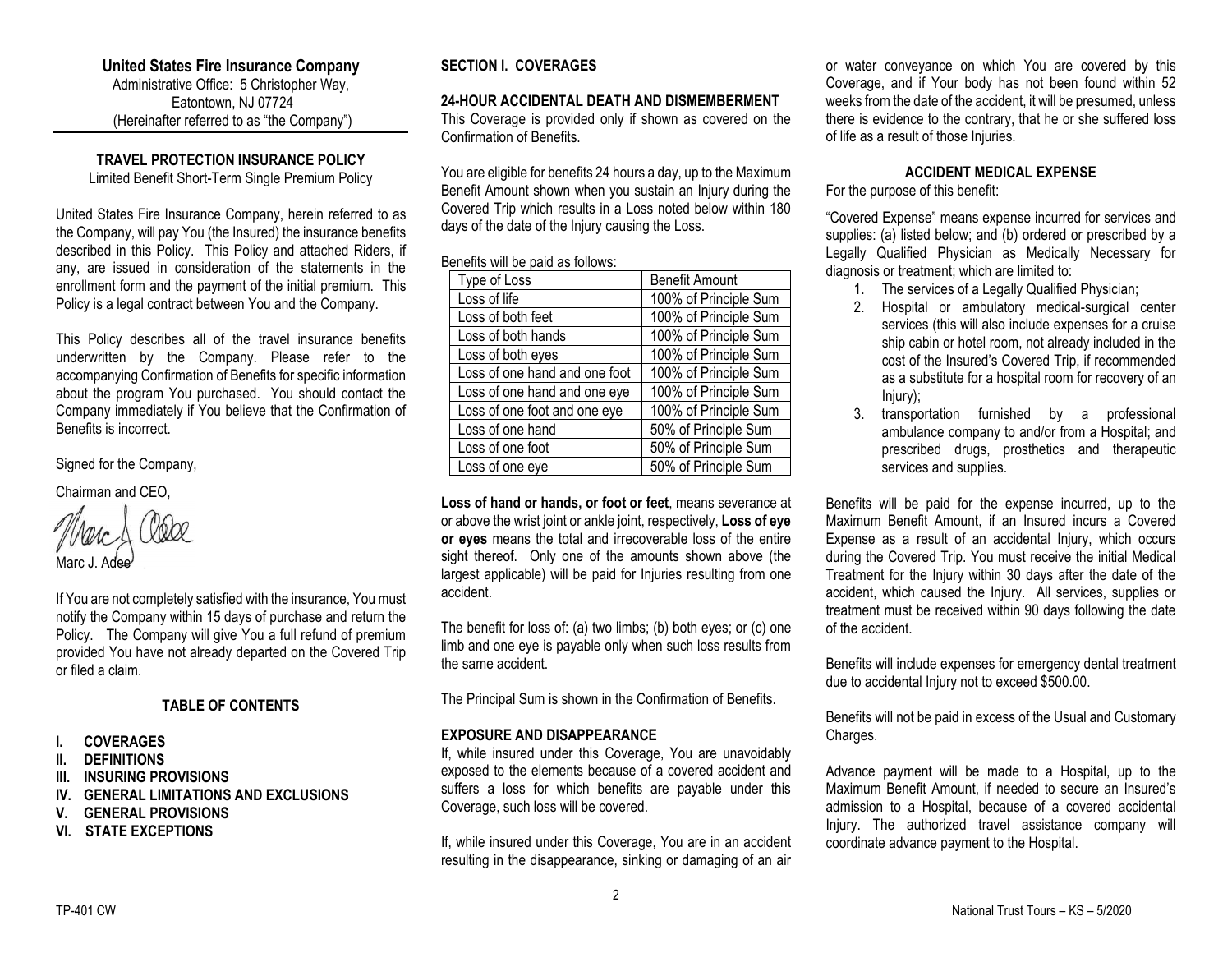These benefits will not duplicate any benefits payable under the policy or any coverage(s) attached to the policy.

The maximum Benefit Amount is shown in the Confirmation of Benefits.

# **SICKNESS MEDICAL EXPENSE**

This Coverage is made a part of the policy. It is subject to all the provisions of this Coverage.

For the purposes of this benefit:

"Covered Expense" means expense incurred for services and supplies: (a) listed below; and (b) ordered or prescribed by a Legally Qualified Physician as Medically Necessary for diagnosis or treatment; which are limited to:

- 1. The services of a Legally Qualified Physician;
- 2. Hospital or ambulatory medical-surgical center services (this will also include expenses for a cruise ship cabin or hotel room, not already included in the cost of the Insured's Covered Trip, if recommended as a substitute for a hospital room for recovery of a Sickness);
- 3. Transportation furnished by a professional ambulance company to and/or from a Hospital; and
- 4. Prescribed drugs, prosthetics and therapeutic services and supplies.

Benefits will be paid for the expense incurred, up to the Maximum Benefit Amount, if You incur a Covered Expense as a result of Sickness, which manifests itself during the Covered Trip. You must receive initial Medical Treatment for the Sickness within 30 days of onset of the Sickness. All services, supplies or treatment must be received within the 90 days following the onset of the Sickness.

Benefits will include expenses for emergency dental treatment not to exceed \$500.00.

Benefits will not be paid in excess of the Usual and Customary Charges.

Advance payment will be made to a Hospital, up to the Maximum Benefit Amount, if needed to secure an Insured's admission to a Hospital, up to the Maximum Benefit Amount, because of a covered Sickness. The authorized travel assistance company will coordinate advance payment to the Hospital.

These benefits will not duplicate any benefits payable under the policy or any coverage(s) attached to the policy.

The maximum Benefit Amount is shown in the Confirmation of Benefits.

# **TRIP CANCELLATION**

This Coverage is made a part of the policy. It is subject to all the provisions of this Coverage.

Benefits will be paid up to the Maximum Benefit Amount purchased to cover You for the Published Penalties and unused non-refundable prepaid expenses for Travel Arrangements when You are prevented from taking his or her Covered Trip due to:

- 1. Death involving You or Your Traveling Companion or You or Your Traveling Companions Business Partner or Your Family Member;
- 2. A covered Sickness or Injury involving You, Your Traveling Companion or Business Partner, or Your Family Member or Your Traveling Companion which necessitates Medical Treatment at the time of cancellation and results in medically imposed restrictions, as certified by a Legally Qualified Physician, which prevents an Insured's participation in the Covered Trip;
- 3. Your or Your Traveling Companion being hijacked, quarantined, required to serve on a jury (notice of jury duty must be received after the Effective Date) served with a court order to appear as a witness in a legal action in which You or Your Traveling Companion is not a party (except law enforcement officers);
- 4. You or Your Traveling Companion's principal place of residence being rendered uninhabitable by fire or flood or burglary of primary residence within 10 days of departure;
- 5. You or Your or Traveling Companion being directly involved in a traffic accident, which must be substantiated by a police report, while en route to an Insured's scheduled point of departure;
- 6. Unannounced strike that causes complete cessation of services of Your Common Carrier for at least 12 consecutive hours;
- 7. Weather that causes complete cessation of services of Your Common Carrier for at least 12 consecutive hours;
- 8. Natural disaster at the site of the Insured's destination, which renders their destination accommodations uninhabitable;
- 9. Employer termination or layoff affecting You or a person(s) sharing the same room with You during Your Covered Trip. Employment must have been with the same employer for at least 1 continuous year;
- 10. A Terrorist Incident that occurs in a city listed on the itinerary of Your Covered Trip and within 30 days prior to Your Scheduled Departure Date. This same city must not have experienced a Terrorist Incident within the 90 days prior to the Terrorist Incident that is causing Your cancellation of the Covered Trip. Benefits are not provided if the Travel Supplier offers a substitute itinerary;
- 11. Revocation of Your previously granted leave or reassignment due to war. Official written revocation/reassignment by a supervisor or commanding officer of the appropriate branch of service will be required.

Provided such circumstances occurred after Your Effective Date.

All cancellations must be reported to the Travel Supplier within 72 hours of the event causing the need to cancel. If the event delays the reporting of the cancellation beyond the 72 hours, the event should be reported as soon as possible. All other delays of reporting beyond 72 hours will result in reduced benefit payments.

The maximum payable under this benefit is the lesser of a) total cost of the Insured's Covered Trip; or b) the total amount of coverage the Insured purchased.

# **Single Supplement**

Benefits will be paid, up to the Maximum Benefit Amount, for the additional cost incurred as a result of a change in the per person occupancy rate for prepaid Travel Arrangements if a Traveling Companion has his or her Covered Trip delayed,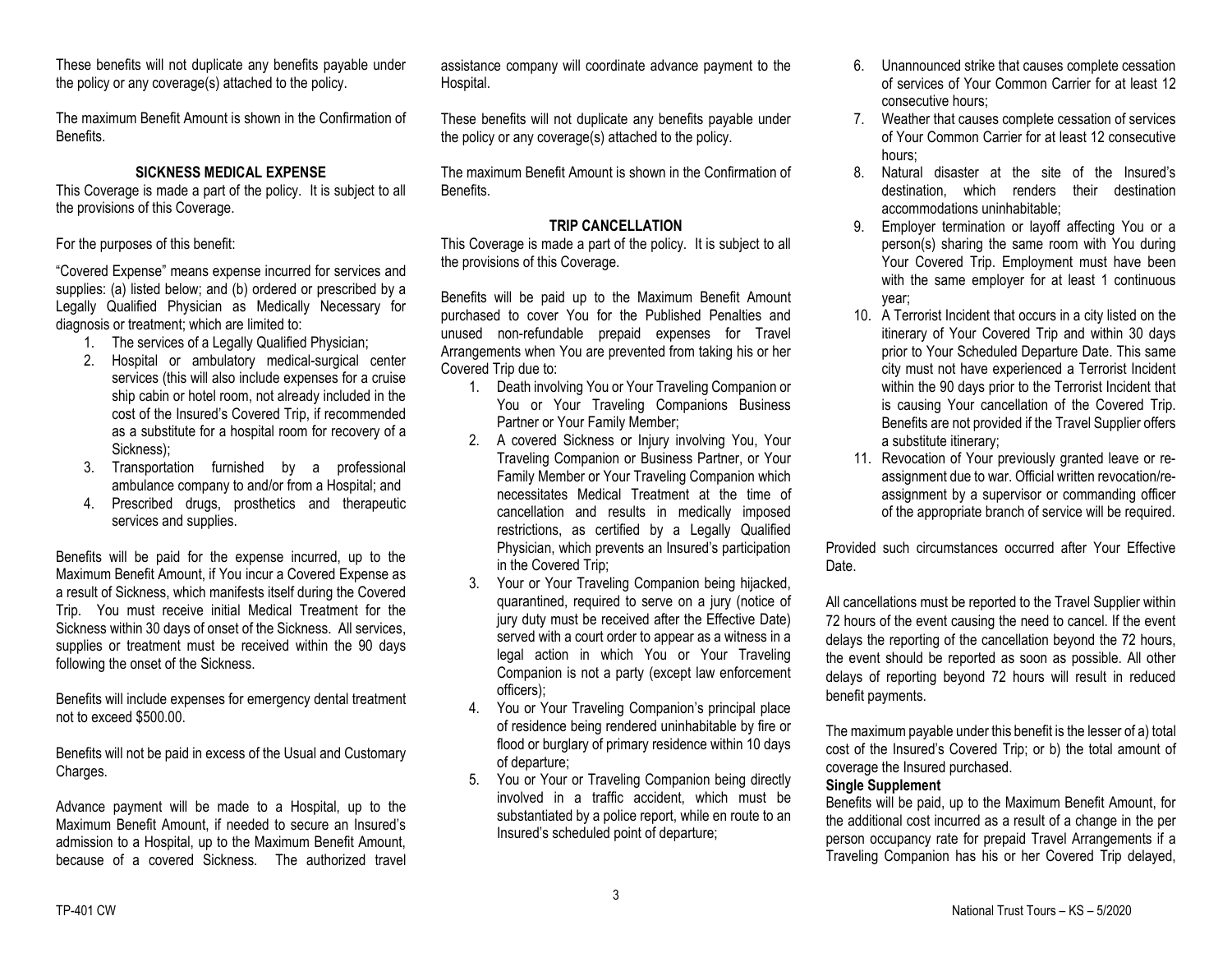canceled or interrupted for a covered reason and an Insured does not cancel.

These benefits will not duplicate any benefits payable under the policy or any coverage(s) attached to the policy.

The Maximum Benefit Amount is shown in the Confirmation of Benefits.

## **TRIP INTERRUPTION**

This Coverage is made a part of the policy. It is subject to all the provisions of this Coverage.

Benefits will be paid, up to the Maximum Benefit Amount, for the non-refundable, unused portion of the prepaid expenses for Travel Arrangements and/or the Additional Transportation Cost paid to return home or rejoin the Covered Trip, when You are prevented from completing his or her Covered Trip due to:

- 1. Death involving You or Your Traveling Companion or You or Your Traveling Companions Business Partner or Your Family Member;
- 2. A covered Sickness or Injury involving You, Your Traveling Companion or Business Partner, or Your Family Member or Your Traveling Companion which necessitates Medical Treatment at the time of cancellation and results in medically imposed restrictions, as certified by a Legally Qualified Physician, which prevents an Insured's participation in the Covered Trip;
- 3. Your or Your Traveling Companion being hijacked, quarantined, required to serve on a jury (notice of jury duty must be received after the Effective Date) served with a court order to appear as a witness in a legal action in which You or Your Traveling Companion is not a party (except law enforcement officers);
- 4. You or Your Traveling Companion's principal place of residence being rendered uninhabitable by fire or flood or burglary of primary residence within 10 days of departure;
- 5. You or Your or Traveling Companion being directly involved in a traffic accident, which must be substantiated by a police report, while en route to an Insured's scheduled point of departure;
- 6. Unannounced strike that causes complete cessation of services of Your Common Carrier for at least 12 consecutive hours;
- 7. Weather that causes complete cessation of services of Your Common Carrier for at least 6 consecutive hours;
- 8. Natural disaster at the site of the Insured's destination, which renders their destination accommodations uninhabitable;
- 9. You or Your Traveling Companion is in the Military and called to emergency duty for a national disaster other than war;
- 10. Employer termination or layoff affecting You or a person(s) sharing the same room with You during Your Covered Trip. Employment must have been with the same employer for at least 1 continuous year;
- 11. A Terrorist Incident that occurs in a city listed on the itinerary of Your Covered Trip and within 30 days prior to Your Scheduled Departure Date. This same city must not have experienced a Terrorist Incident within the 90 days prior to the Terrorist Incident that is causing Your cancellation of the Covered Trip. Benefits are not provided if the Travel Supplier offers a substitute itinerary;
- 12. Revocation of Your previously granted leave or reassignment due to war. Official written revocation/reassignment by a supervisor or commanding officer of the appropriate branch of service will be required.

Provided such circumstances occurred after Your Effective Date.

The maximum payable under this benefit is the lesser of: a) total cost of Your Covered Trip; or b) the total amount of coverage You purchased

These benefits will not duplicate any benefits payable under the policy or any coverage(s) attached to the policy.

The Maximum Benefit Amount is shown in the Conformation of Benefits.

# **BAGGAGE AND PERSONAL EFFECTS**

This Coverage is provided only if shown as covered in the Confirmation of Benefits.

For the purposes of this Benefit:

"Baggage and Personal Effects" means Your goods being during a Covered Trip. The term Baggage and Personal Effects does not include:

- 1. animals;
- 2. automobiles and automobile equipment;
- 3. boats or other vehicles or conveyances;
- 4. trailers;
- 5. motors;
- 6. aircraft;
- 7. bicycles, except when checked as baggage with a Common Carrier;
- 8. household effects and furnishings;
- 9. antiques and collectors items;
- 10. sunglasses, contact lenses, artificial teeth, dental bridges or hearing aids;
- 11. prosthetic limbs;
- 12. prescribed medications;
- 13. keys, money, credit cards (except as coverage is otherwise specifically provided herein),
- 14. securities, stamps, tickets and documents (except as coverage is otherwise specifically provided herein);
- 15. professional or occupational equipment or property, whether or not electronic business equipment; or
- 16. telephones, computer hardware or software.

For Baggage and Personal Effects: Coverage will be provided to You: (a) against all risks of permanent loss, theft or damage to baggage and personal effects; (b) subject to all Exclusions and Limitations in the policy; (c) up to the Maximum Benefit Amount; and (d) occurring while this coverage is in force.

The lesser of the following amounts will be paid:

- a) the actual cash value (cost less proper deduction for depreciation) at the time of loss, theft or damage;
- b) the cost to repair or replace the article with material of a like kind and quality; or
- c) \$500 per article.

A combined maximum of \$500 will be paid for jewelry, watches, articles consisting in whole or in part of silver, gold or platinum, articles trimmed with fur, cameras and their accessories and related equipment.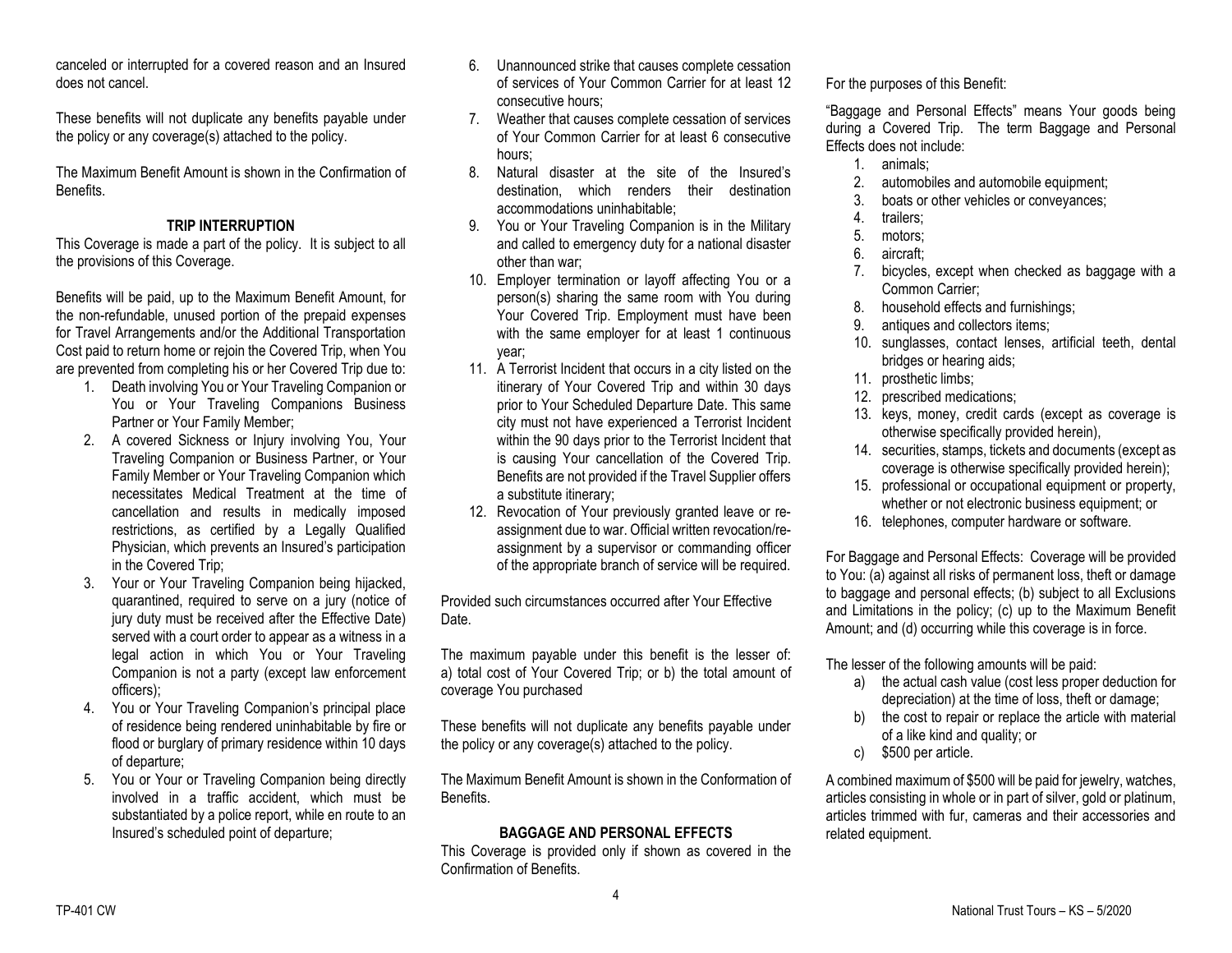A maximum of \$50 will be paid for the cost of replacing a passport or visa.

A maximum of \$50 will be paid for the cost associated with the unauthorized use of lost or stolen credit cards, subject to verification that the Insured has complied with all conditions of the credit card company.

**For Baggage Delay**: If, while on a Covered Trip, Your checked baggage is delayed or misdirected by a Common Carrier for more than 24 hours from Your time of arrival at a destination other than at Your place of permanent residence, benefits will be paid, up to the Maximum Benefit Amount, for the actual expenditure for necessary personal effects. You must be a ticketed passenger on a Common Carrier. The Common Carrier must certify the delay or misdirection. Receipts for the purchases must accompany any claim.

Benefits will not be paid for any expenses which have been reimbursed or for any services which have been provided by the Common Carrier, hotel or Travel Supplier; nor will benefits be paid for loss or damage to property specifically schedule under any other insurance.

These benefits will not duplicate any benefits payable under the policy or any coverage(s) attached to the policy.

The Maximum Benefit Amount is shown in the Confirmation of **Benefits** 

### **TRIP DELAY**

This Coverage is provided only if shown as covered in the Confirmation of Benefits.

If You are delayed for 12 or more hours while in route to or from a Covered Trip, due to:

- 1. any delay of a Common Carrier. The delay must be certified by the Common Carrier;
- 2. a traffic accident in which You or Your Traveling Companion are not directly involved (must be substantiated by a police report);
- 3. lost or stolen passports, travel documents or money (must be substantiated by a police report); or
- 4. quarantine, hijacking, strike, natural disaster, terrorism or riot;
- 5. documented weather condition preventing the Insured from getting to the point of departure;

Benefits will be paid, on a one-time basis, up to the Maximum Benefit Amount, for:

- 1. reasonable accommodation and meal expenses up to \$200 per day necessarily incurred by You for which You have proof of purchase and which were not paid for or provided by any other source; and
- 2. the non-refundable, unused portion of the prepaid expenses for the Covered Trip, as long as the expenses are supported by proof of purchase and are not reimbursable by any other source.

You must provide the following documentation when presenting a claim for these benefits:

a) Written confirmation of the reasons for delay from the Common Carrier whose delay resulted in the loss, including but not limited to; scheduled departure and return times and actual departure and return times.

Benefits will not be paid for any expenses, which have been reimbursed, or for any services that have been provided by the Common Carrier.

These benefits will not duplicate any benefits payable under the policy or any coverage(s) attached to the policy.

The maximum Benefit Amount is shown in the Confirmation of Benefits.

## **EMERGENCY MEDICAL EVACUATION AND RETURN OF REMAINS**

This Coverage is provided only if shown as covered in the Confirmation of benefits.

When You suffer loss of life for any reason or incurs a Sickness or Injury during the course of a Covered Trip, the following benefits are payable, up to the Maximum Benefit Amount.

1. **For Emergency Medical Evacuation**: If the local attending Legally Qualified Physician and the authorized travel assistance company determine that transportation to a Hospital or medical facility is Medically Necessary to treat an unforeseen Sickness or Injury which is acute or life threatening and adequate Medical Treatment is not available in the immediate area, the Transportation Expense incurred will be paid for the Usual and Customary Charges for transportation to the closest Hospital or medical facility capable of providing that treatment.

If an You are in the Hospital for more than seven consecutive days and Your dependent children who are under 18 years of age and accompanying You on the Covered Trip, are left unattended, Economy Transportation will be paid to return the dependents to their home (with an attendant, if considered necessary by the travel assistance company).

If You are traveling alone and is in the Hospital for more than seven consecutive days and Emergency Evacuation is not imminent, upon Your or of Your next of kin if You are incapacitated, benefits will be paid to transport one person, chosen by You, by Economy Transportation, for a single visit to and from Your bedside.

2. **For Return of Remains**: In the event of Your death, the expense incurred will be paid for minimally necessary casket or air tray, preparation and transportation of Your remains to his or her place of residence or to the place of burial.

Benefits are paid less the value of Your original unused return travel ticket.

If benefits are payable under this Coverage and You have other insurance that may provide benefits for this same loss, the Company reserves the right to recover from such other insurance. You shall:

- a) notify the Company of any other insurance;
- b) help the Company exercise the Company's rights in any reasonable way that the Company may request, including the filing and assignment of other insurance benefits;
- c) not do anything after the loss to prejudice the Company's rights; and
- d) reimburse to the Company, to the extent of any payment the Company has made, for benefits received from such other insurance.

The Maximum Benefit Amount is shown in the Confirmation of Benefits.

### **MISSED CONNECTION**

This Coverage is provided only if shown covered on the Confirmation of Benefits.

If miss Your cruise or tour departure because their airline flight is delayed for 6 or more hours, due to: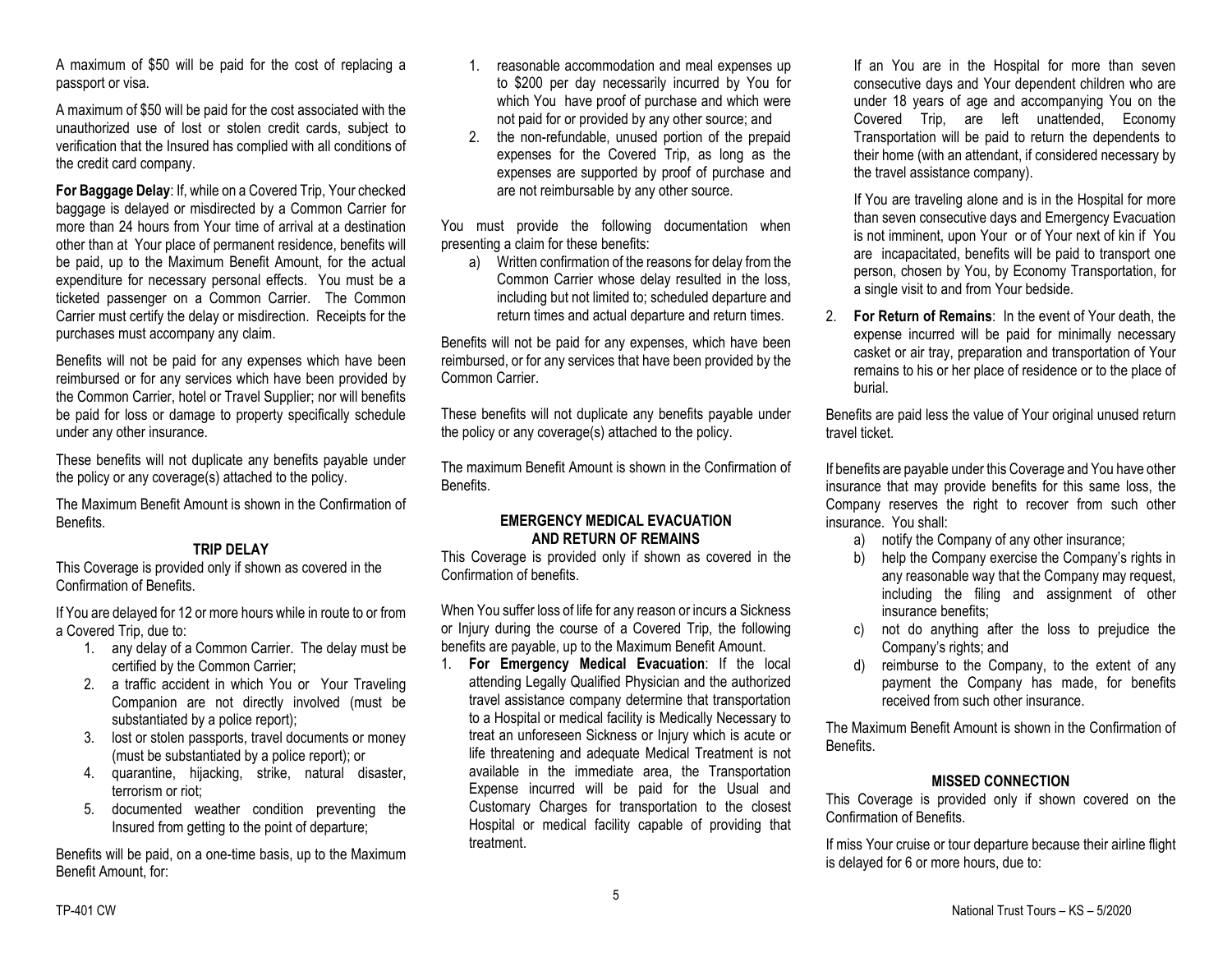- a) any delay of a Common Carrier. The delay must be certified by the Common Carrier;
- b) documented weather condition preventing the Insured from getting to the point of departure.

Benefits will be paid, on a one-time basis, up to the Maximum Benefit Amount, for:

a) the Additional Transportation Cost to join the Covered Trip.

The Maximum Benefit Amount is shown in the Confirmation of Benefits.

#### **CANCEL FOR ANY REASON BENEFIT**

**Optional Coverage:** Applicable only when purchased within 21 days of original plan purchase and if the appropriate additional premium has been paid.

If You cancel Your Trip for any reason not otherwise covered by this plan, benefits will be paid for 70% of the Prepaid, forfeited, non-refundable Payments or Deposits You paid for Your Trip provided:

- a) Your payment for this plan is received within 21 days of the date Your initial Payment or Deposit for Your Trip is received; and
- b) You insure 100% of the Prepaid Trip costs that are subject to cancellation penalties or restrictions and also insure within 21 days of the Payment or Deposit for those Travel Arrangements the cost of any subsequent Travel Arrangements (or any other Travel Arrangements not made through Your travel agent) added to Your Trip; and
- c) You cancel Your Trip 48 hours or more before Your Scheduled Departure Date.

#### **SECTION II. DEFINITIONS**

"Additional Transportation Cost" means the actual cost incurred for one-way Economy Transportation by Common Carrier reduced by the value of an unused travel ticket. "Bankruptcy" means the filing of a petition for voluntary or involuntary bankruptcy in a court of competent jurisdiction

under Chapter 7 or Chapter 11 of the United States Bankruptcy Code 11 L.S.C. Subsection 101 et seq.

"Business Partner" means an individual who (a) is involved in a legal general partnership with You and or (b) is actively involved in the day to day management of Your business.

"Common Carrier" means any land, sea, and/or air conveyance operating under a valid license for the transportation of passengers for hire.

"Confirmation of Benefits" means the coverage confirmation provided to You following enrollment and payment of the applicable premium.

"Covered Trip" means scheduled trips, tours or cruises for which (a) coverage is requested: and (b) the required premium is submitted prior to the Scheduled Departure Date.

"Default" means a material failure or inability to provide contracted services.

"Economy Transportation" means the lowest published available transportation rate for a ticket on a Common Carrier matching the original class of transportation that the Insured purchased for the Covered Trip.

"Family Member" means Your or a Traveling Companion's: legal spouse (or common-law spouse where legal); legal guardian; son or daughter (adopted, foster, step or in-law); parent (includes step or in-law); brother or sister (includes step or in-law); grandparent (includes in-law); grandchild; aunt; uncle; niece; or nephew.

"Hospital" means (a) a place which is licensed or recognized as a general hospital by the proper authority of the state in which it is located: (b) a place operated for the care and treatment of resident inpatients with a registered graduate nurse (RN) always on duty and with a laboratory and X-ray facility: (c) a place recognized as a general hospital by the Joint Commission on the Accreditation of Hospitals. Not included is a hospital or institution licensed or used principally: (1) for the treatment or care of drug addicts or alcoholics: or (2) as a clinic continued or extended care facility, skilled nursing facility, convalescent home, rest home, nursing home or home for the aged.

"Inclement Weather" means any weather condition that delays the scheduled arrival or departure of a Common Carrier.

"Injury" or "Injuries" means accidental bodily injuries: (a) received while insured under the Policy and any attached coverages: (b) resulting in loss independently of sickness and all other causes: and (c) not excluded from coverage.

"Insured" means the person(s) named on the enrollment form or Roster as the Principal Participant, participant's spouse or participant's child.

"Intoxicated" mean a blood alcohol level that equals or exceeds the legal limit for operating a motor vehicle in the state or jurisdiction where You are located at the time of an incident.

Legally Qualified Physician" means a physician or a Christian Science Practitioner: (a) other than You or a Family Member; (b) practicing within the scope of his or her license; and (c) recognized as a physician in the place where the services are rendered.

"Maximum Benefit Amount" means the maximum amount payable for coverage provided to an Insured as shown in the Confirmation of Benefits.

"Medical Treatment" means treatment advice or consultation by a Legally Qualified Physician.

"Medically Necessary" means a service or supply which: (a) is recommended by the attending Legally Qualified Physician: (b) is appropriate and consistent with the diagnosis in accord with accepted standards of community practice: (c) could not have been omitted without adversely affecting Your condition or quality of medical care: (d) is delivered at the most appropriate level of care and not primarily for the sake of convenience: and (e) is not considered experimental unless coverage for experimental services or supplies is required by law.

"Pre-existing Condition" means any injury, sickness or condition (including any condition from which death ensues) of the Insured, or Traveling Companion, or Your and/or Traveling Companion's Family Member or Your Business Partner for which within the 60 day period prior to the effective date of Your Trip Cancellation coverage under the Policy which (a) manifested itself, became acute or exhibited symptoms which would have caused one to seek diagnosis, care or treatment; (b) required taking prescribed drugs or medicine, unless the condition for which the prescribed drug or medicine is taken remains controlled without any change in the required prescription; or (c) required medical treatment or treatment was recommended by a Legally Qualified Physician.

"Scheduled Departure Date" means the date on which You are originally scheduled to leave on the Covered Trip.

"Scheduled Return Date" means the date on which You are originally scheduled to return to the point of origin or the original final destination.

"Sickness" means an illness or disease that is diagnosed or treated by a Legally Qualified Physician after the effective date of insurance and while You are covered under the Policy.

"Strike" means any stoppage of work: (a) as a result of a combined effort of workers which was unannounced and unpublished at the time travel services were purchased: and (b) which interferes with the normal departure and arrival of a Common Carrier.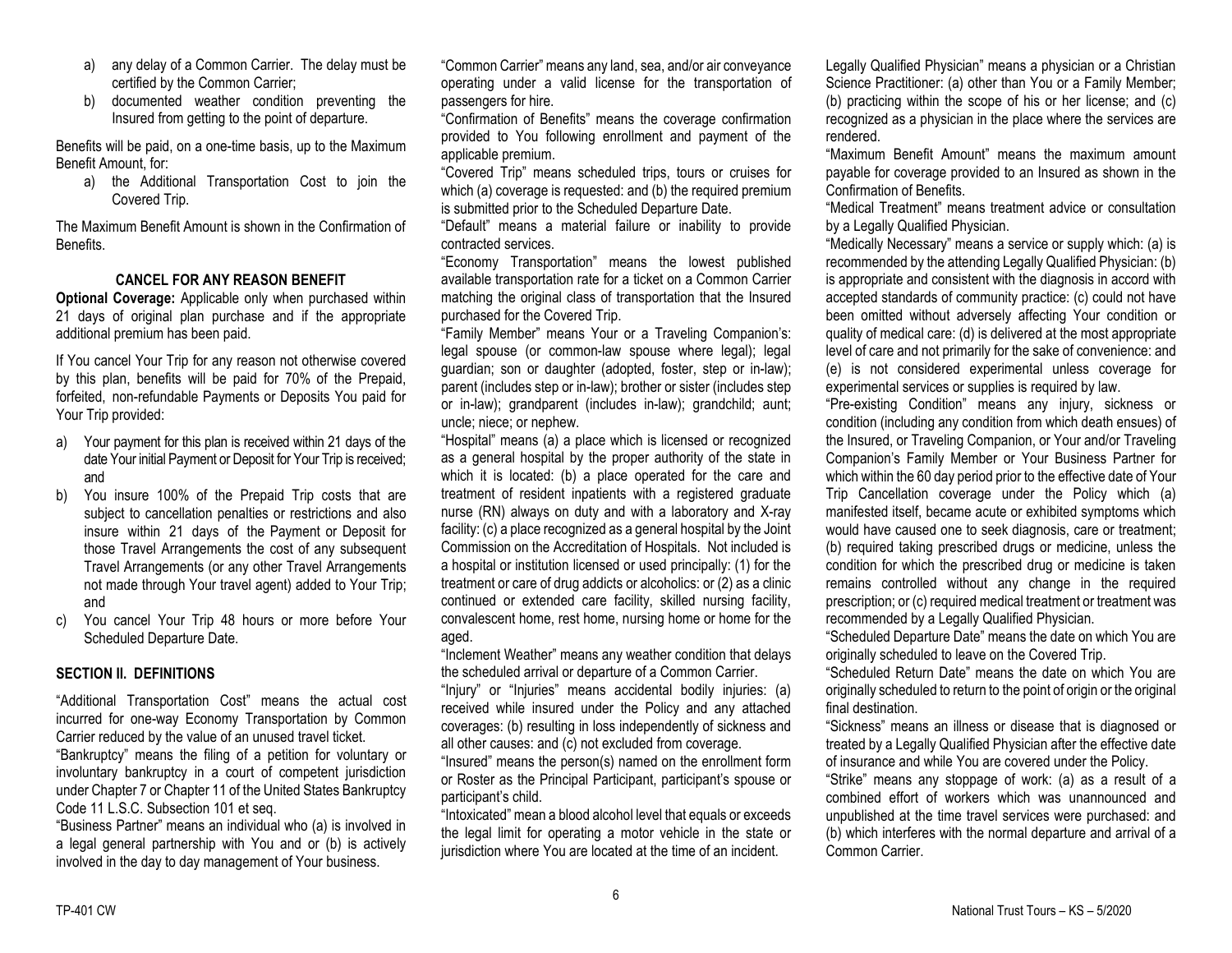"Third Party" means a person or entity other than You or the Company.

"Transportation Expense" means: (a) the cost of conveyance of You and any medical personnel (if Medically Necessary): and (b) Medically Necessary services or supplies.

"Travel Arrangements" means: (a) transportation: (b) accommodations: and (c) other specified services arranged by the Travel Supplier for the covered trip.

"Traveling Companion" means a person or persons with whom a covered person has coordinated travel arrangements and intends to travel with during the trip.

"Travel Supplier" means any entity or organization that coordinates or supplies travel services for You.

"Usual and Customary Charges" means those comparable charges for similar treatment, services and supplies in the geographic area where treatment is performed.

#### **SECTION III. INSURING PROVISIONS**

**Policy Term:** This Policy is a short-term trip Policy and is issued for the specific term shown on the attached Confirmation of Benefits. This Policy is not renewable.

**For Trip Cancellation**: Coverage begins on the Effective Date and time specified in the Confirmation of Benefits. Coverage ends at the point and time of departure on Your Scheduled Departure Date.

**For Trip Delay**: Coverage is in force while en route to and from the Covered Trip.

**For all other coverages**: Coverage begins at the point and time of departure on the Scheduled Departure Date. Coverage ends at the point and time of return on Your Scheduled Return Date.

In the event the Scheduled Departure Date and/or the Schedule Return Date are delayed, or the point and time of departure and/or point and time of return are changed because of circumstances over which neither the Travel Supplier nor You have control Your term of coverage shall be automatically adjusted accordance with the Travel Supplier's notice to the Company of the delay or change.

### **SECTION IV. GENERAL LIMITATIONS AND EXCLUSIONS**

Benefits are not payable for Sickness, Injuries or losses of You, Your Family Member, or Your Business Partner:

- 1. resulting from suicide, attempted suicide or any intentionally self-inflicted injury while sane or insane;
- 2. resulting from an act of declared or undeclared war;
- 3. while participating in maneuvers or training exercises of an armed service;
- 4. while mountaineering (engaging in the sport of scaling mountains generally requiring the use of picks, ropes, or other special equipment);
- 5. while participating as a member of a team in an organized sporting competition;
- 6. while piloting or learning to pilot or acting as a member of the crew of any aircraft;
- 7. received as a result or consequence of being Intoxicated, as specifically defined in the policy, or under the influence of any controlled substance unless administered on the advise of a Legally Qualified Physician;
- 8. to which a contributory cause was the commission of or attempt to commit a felony or being engaged in an illegal occupation;
- 9. for dental treatment (except as coverage is otherwise specifically provided herein);
- 10. which exceed the Maximum Benefit Amount for each attached coverage as shown in the Confirmation of Benefits: or;
- 11. due to a Pre-existing Condition, as defined in the Policy. The Pre-existing Condition Limitation does not apply to: (a) Emergency Medical Evacuation, Medical Repatriation and Return of Remains coverage.
- 12. due to Mental or Nervous Conditions, unless hospitalized.

The following limitation applies to Trip Cancellation: All cancellations must be reported directly to the Travel Supplier within 72 hours of the event causing the need to cancel, unless the event prevents it, and then as soon as is reasonably possible. If the cancellation is not reported within the specified 72 hour period, the Company will not pay for additional charges which would not have been incurred had You notified the Travel Supplier in the specified period. If the event prevents You from reporting the cancellation, the 72-hour notice requirement does not apply; however, You must, if requested, provide proof that said event prevented him or her from reporting the cancellation within the specified period.

#### **Additional Limitations and Exclusions Specific to Baggage and Personal Effects**

Benefits are not payable for any loss caused by or resulting from:

- a) breakage of brittle or fragile articles;
- b) wear and tear or gradual deterioration;
- c) confiscation or appropriation by order of any government or custom's rule;
- d) theft or pilferage while left in any unlocked vehicle;
- e) property illegally acquired, kept, stored or transported;
- f) Your negligent acts or omissions; or
- g) property shipped as freight or shipped prior to the Scheduled Departure Date.

## **SECTION V. GENERAL PROVISIONS**

**Entire Contract: Changes:** This Policy and any attachments are the entire contract of Insurance. No agent may change it in any way. Only an officer of the Company can approve a change. Any such change must be shown in the Policy or its attachments.

**Clerical Error:** Clerical Error on the Company's part or that of a Travel Supplier in keeping records or furnishing information will not void coverage if it is otherwise validly in force; nor will it continue coverage if it is otherwise validly terminated under the terms of this Policy.

**Conformity with State Statutes:** The provisions of this Policy must conform to the laws of the state in which it was issued. If they do not, they are hereby amended to conform.

**Notice of Claim**: Notice of claim must be reported within 20 days after a loss occurs or as soon as is reasonably possible. You or someone on Your behalf may give the notice. The notice should be given to the Company or designated representative and should include sufficient information to identify the Insured.

**Claim Forms**: When notice of claim is received by the Company or designated representative, forms for filing proof of loss will be furnished. If these forms are not sent within 15 days, the proof of loss requirements can be met by sending a written statement of what happened. This statement must be received within the time given for filing proof of loss.

**Proof of Loss**: Proof of loss must be provided within 90 days after the date of the loss or as soon as is reasonably possible. Proof must, however, be furnished no later than 12 months from the time it is otherwise required, except in the absence of legal capacity.

**Time of Payment of Claims**: The Company or its designated representative, will pay the claim after receipt of acceptable proof of loss.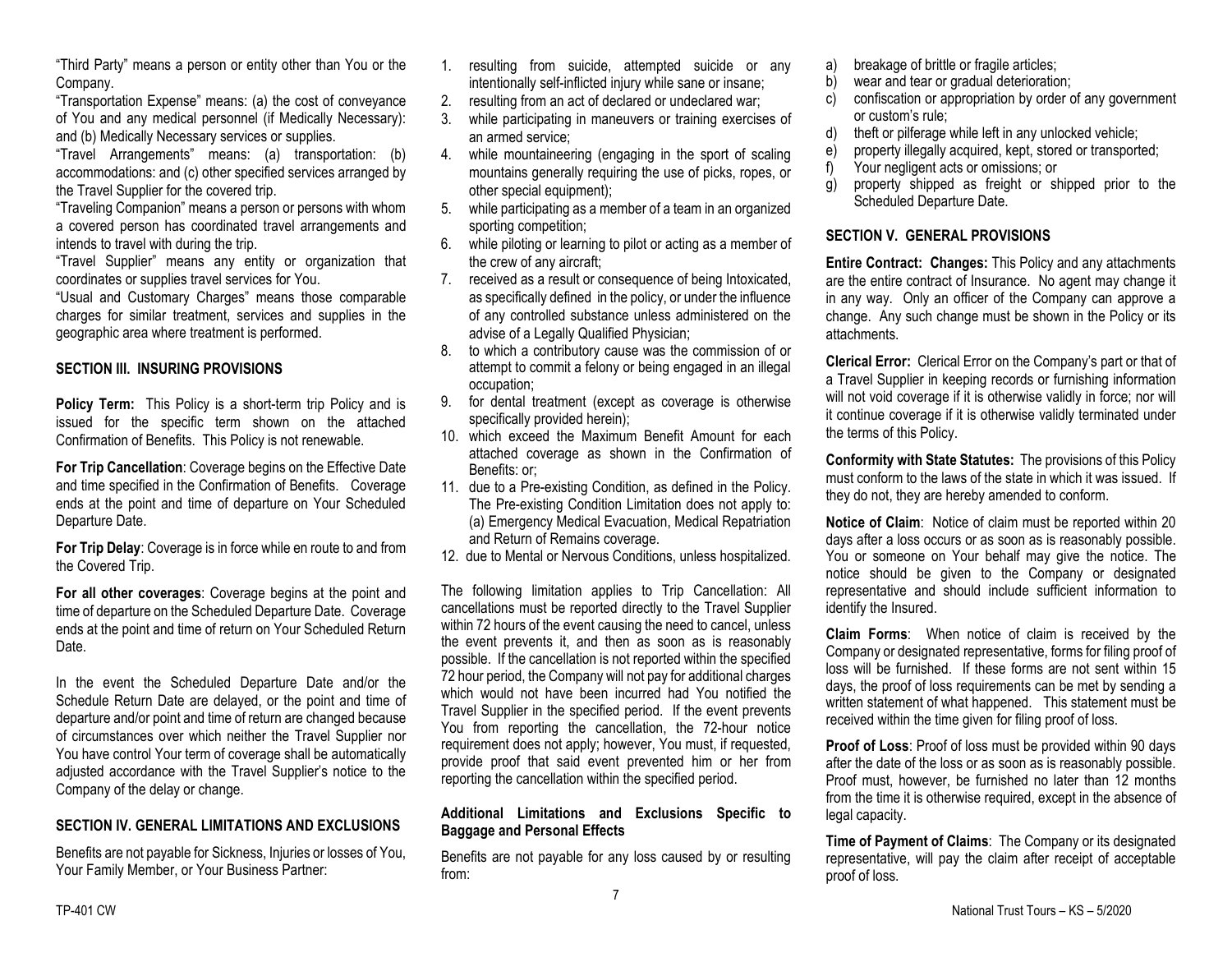**Payment of Claims**: Benefits for loss of life are payable to the Principal Insured, who is the beneficiary for all other Insureds. If: (a) the Principal Insured predeceases You: and (b) a beneficiary is not otherwise designated by the Principal Insured benefits for loss of life will be paid to the first of the following surviving preference beneficiaries:

- a) the Principal Insured's spouse;
- b) the Principal Insured's child or children jointly;
- c) Your parents jointly if both are living or the surviving parent if only one survives;
- d) Your brothers and sisters jointly; or
- e) the Principal Insured's estate.

All or a portion of all other benefits provided by the Policy may, at the option of the Company, be paid directly to the provider of the service(s). All benefits not paid to the provider will be paid to the Principal Insured.

Other than for loss of life, if any benefit is payable to: (a) You or the Principal Insured's beneficiary who is minor or otherwise not able to give a valid release: or (b) the Principal Insured's estate: the Company may pay up to \$1,000.00 to the Principal Insured's beneficiary or any relative to whom the Company finds entitled to the payment. Any payment made in good faith shall fully discharge the Company to the extent of such payment.

**Legal Actions:** No legal action for a claim can be brought against us until 60 days after we receive proof of loss. No legal action for a claim can be brought against us more than 3 years after the time required for giving proof of loss. This 3-year time period is extended from the date proof of loss is filed and the date the claim is denied in whole or in part.

**Concealment and Misrepresentation:** The entire coverage will be void, if before, during or after a loss, any material fact or circumstance relating to this insurance has been concealed or misrepresented.

**Other Insurance with the Company:** You may be covered under only one travel policy with the Company for each Covered Trip. If You are covered under more than one such policy, You may select the coverage that is to remain in effect. In the event of death, the selection will be made by the beneficiary or estate. Premiums paid (less claims paid) will be refunded for the duplicate coverage that does not remain in effect.

**Subrogation:** If the Company has made a payment for a loss under this coverage, and the person to or for whom payment was made has a right to recover damages from the Third Party responsible for the loss, the Company will be subrogated to that right. You shall help the Company exercise the Company's rights in any reasonable way that the Company may request: nor do anything after the loss to prejudice the Company's rights: and in the event You recover damages from the Third Party responsible for the loss, the Insured will hold the proceeds of the recover for the Company in trust and reimburse the Company to the extent of the Company's previous payment for the loss.

#### **Additional Claims Provisions Specific to Baggage**

Insured's Duties After Loss of or Damage to Property or Delay of Baggage: In case of loss, theft, damage or delay of baggage or personal effects, and Insured must:

- a) take all reasonable steps to protect, save or recover the property:
- b) promptly notify, in writing, either the police, hotel proprietors, ship lines, airlines, railroad, bus, airport or other station authorities, tour operators or group leaders, or any Common Carrier or bailee who has custody of Your property at the time of loss:
- c) produce records needed to verify the claim and its amount ,and permit copies to be made:
- d) provide to the Company, within 90 days from the date of loss, a detailed proof of loss signed and sworn to: and
- e) be examined, if requested.

**Reductions in the Amount of Insurance:** The applicable benefit amount will be reduced by the amount of benefits, if any, previously paid for any loss or damage under this coverage for this Covered Trip.

### **SECTION VI. STATE EXCEPTIONS**

**KANSAS –** Under the General Provisions, "Subrogation" does not apply to reimbursement of medical, surgical, hospital or funeral expenses. "Legal Actions" is amended to read "5 years".

"Mental or Nervous Conditions" means disorders specified in the diagnostic and statistical manual of mental disorders, fourth edition, (DSM-IV, 1994) of the American Psychiatric Association but shall not include conditions not attributable to mental disorders that are a focus of attention or treatment (DSM-IV, 1994).

The definition of Usual and Customary means, for charges incurred in the United States:

a) charges and fees for medical services or supplies that are the lesser of: the usual charge by the provider for the service or supply given; or, the average charges for the service or supply in the area where the service or supply is received; and b) Treatment and medical service that is reasonable in relationship to the service or supply given and the severity of the condition.

Usual and Customary charges are calculated using the national database in Ingenix, Inc. or similar provider. Ingenix and similar providers update the data every 6 months.

For Charges incurred outside the United States, payment is based on billed charges that the Company receives proof of the service or supply being given.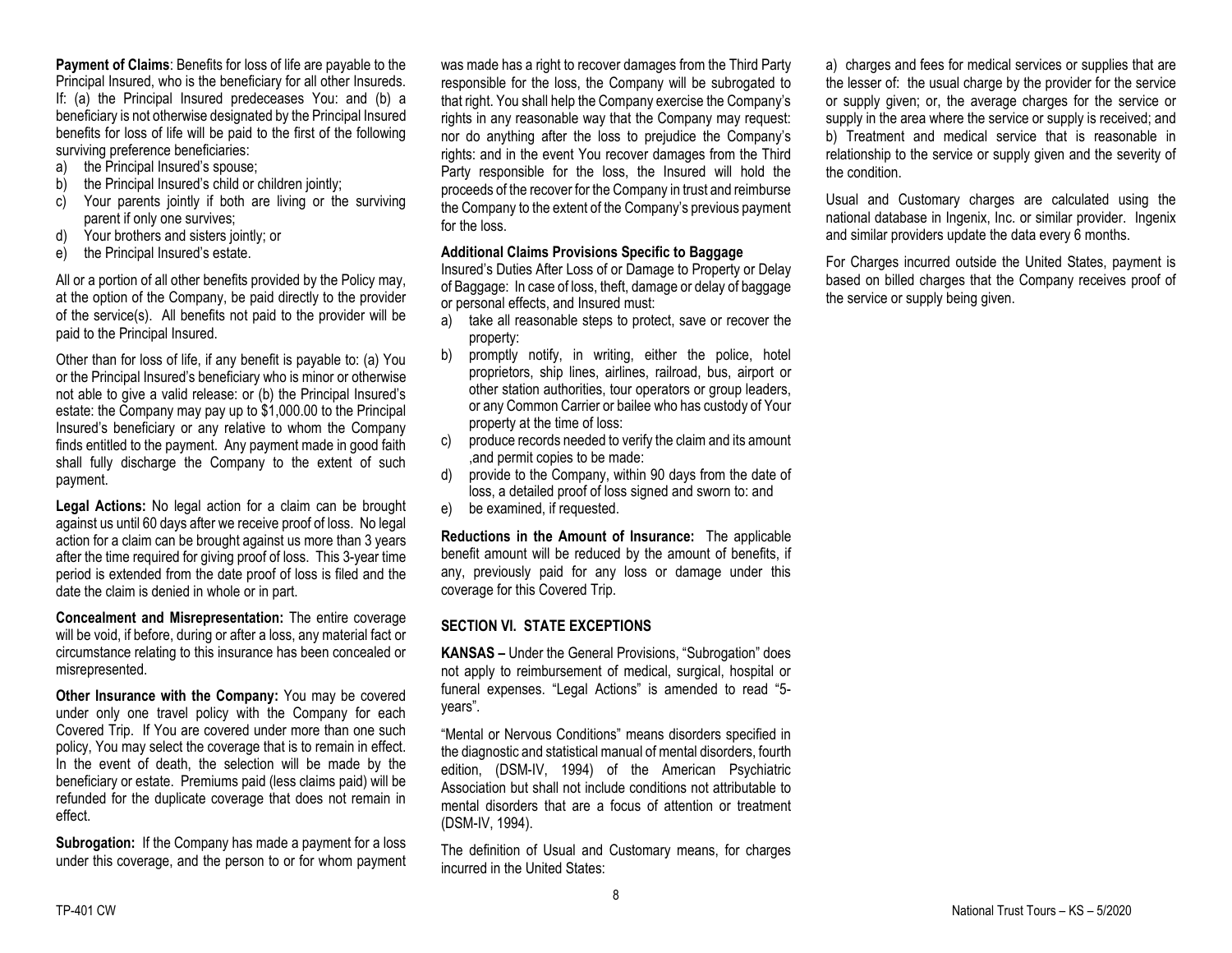#### **Mental and Nervous Disorders**

Subject to the terms, limitations, and conditions of the Policy, the Company will cover the following services. The Company will provide coverage for services for treatment of Mental and Nervous Disorders for inpatient confinement for up to 45 days of such Inpatient Confinement per Calendar Year as long as the insurance is in effect on a day of confinement. Inpatient benefits are limited to the Allowable Expense and subject to any deductibles, co-payments and maximum benefit limitations. In addition, the Company will provide coverage for outpatient services for Mental and Nervous Disorders. Outpatient mental health expenses will be covered at 100% of the first \$100 incurred, 80% of the next \$100 incurred and 50% for the next \$1,640 incurred in a calendar year up to a lifetime maximum of \$7,500. Outpatient benefits are limited to the Allowable Expense and subject to any deductibles, copayments and maximum benefit limitations.

The expense must be incurred while the policy is in force with respect to the covered person or it is not considered an Allowable Expense. The Mental and Nervous Disorder must first be diagnosed while the policy is in force with respect to the covered person and the purpose of the travel may not be for medical treatment of such Mental and Nervous Disorder. Coverage ends on the date the policy terminates.

**Mental and Nervous Disorders** means the following: Schizophrenia, schizoaffective disorder, schizophreniform disorder, brief reactive psychosis, paranoid or delusional disorder, atypical psychosis, major affective disorders (bipolar and major depression), cyclothymic and dysthymic disorders, obsessive compulsive disorder, panic disorder, pervasive developmental disorder, including autism, attention deficit disorder and attention deficit hyperactive disorder as such terms are defined in the diagnostic and statistical manual of mental disorders, fourth edition, (DSM-IV, 1994) of the American psychiatric association but shall not include conditions not attributable to a mental disorder that are a focus of attention or treatment.

#### **Diabetes Coverage**

Subject to the terms, limitations, and conditions of the Policy, the Company will cover the following services. The Company shall provide coverage for medically necessary equipment and supplies, limited to hypodermic needles and supplies used exclusively with diabetes management and outpatient self-

management training and education, including medical nutrition therapy, for the treatment of insulin dependent diabetes, insulin-using diabetes, gestational diabetes and noninsulin using diabetes if prescribed by Physician. The Company shall also provide coverage for diabetes outpatient self-management training and education when provided by a certified, registered or licensed health care professional with expertise in diabetes. The coverage for outpatient selfmanagement training and education shall be required only if ordered by a Physician legally authorized to prescribe such services and the diabetic: (1) is treated at a program approved by the American diabetes association; (2) is treated by a person certified by the National Certification Board for Diabetes Educators; or (3) is, as to nutritional education, treated by a licensed dietitian pursuant to a treatment plan authorized a Physician.

The service must be rendered while the covered person is covered under the Policy or it is not considered an Allowable Expense. The benefit is subject to any deductible and maximum benefit limitations required by the Policy. Diabetes must first be diagnosed while the Policy is in force with respect to the covered person and the purpose of the travel may not be for medical treatment of diabetes. Coverage ends on the date the Policy terminates.

#### **General Anesthesia for Dental Surgery**

Subject to the terms and conditions of the Policy, the Company will cover the following services. The Company shall provide coverage for the medically necessary administration of general anesthesia and Hospital charges for dental care provided to the following Covered Persons:

- a) a child five years of age and under; or
- b) a person who is severely disabled; or
- c) a person has a medical or behavioral condition that requires hospitalization or general anesthesia when dental care is provided.

The service must be rendered while the covered person is covered under this Policy or it is not considered an Allowable Expense. The benefit is subject to any deductible and maximum benefit limitations required by the Policy. The dental work must first be diagnosed while the Policy is in force with respect to the covered person and the purpose of the travel must not be for dental treatment. Coverage ends on the date the Policy terminates.

#### **Off Label Prescription Drugs for Cancer Treatment**

Subject to the terms, limitations, and conditions of the Policy, the Company will cover off label prescription drugs as follows. The Company will not exclude coverage of a prescription drug for cancer treatment on the grounds the prescription drug has not been approved by the federal food and drug administration for that covered indication if the prescription drug is recognized for treatment of the indication in one of the standard reference compendia or in substantially accepted peer-reviewed medical literature. The prescribing physician shall submit to the Company documentation supporting the proposed off-label use or uses prior to it being covered.

The service must be rendered while the covered person is covered under this Policy or it is not considered an Allowable Expense. The benefit is subject to any deductible and maximum benefit limitations required by the Policy. The cancer must first be diagnosed while the Policy is in force with respect to the covered person and the purpose of the travel must not be to obtain treatment for such cancer or to obtain off label prescription drugs for such cancer treatment. Coverage ends on the date the Policy terminates.